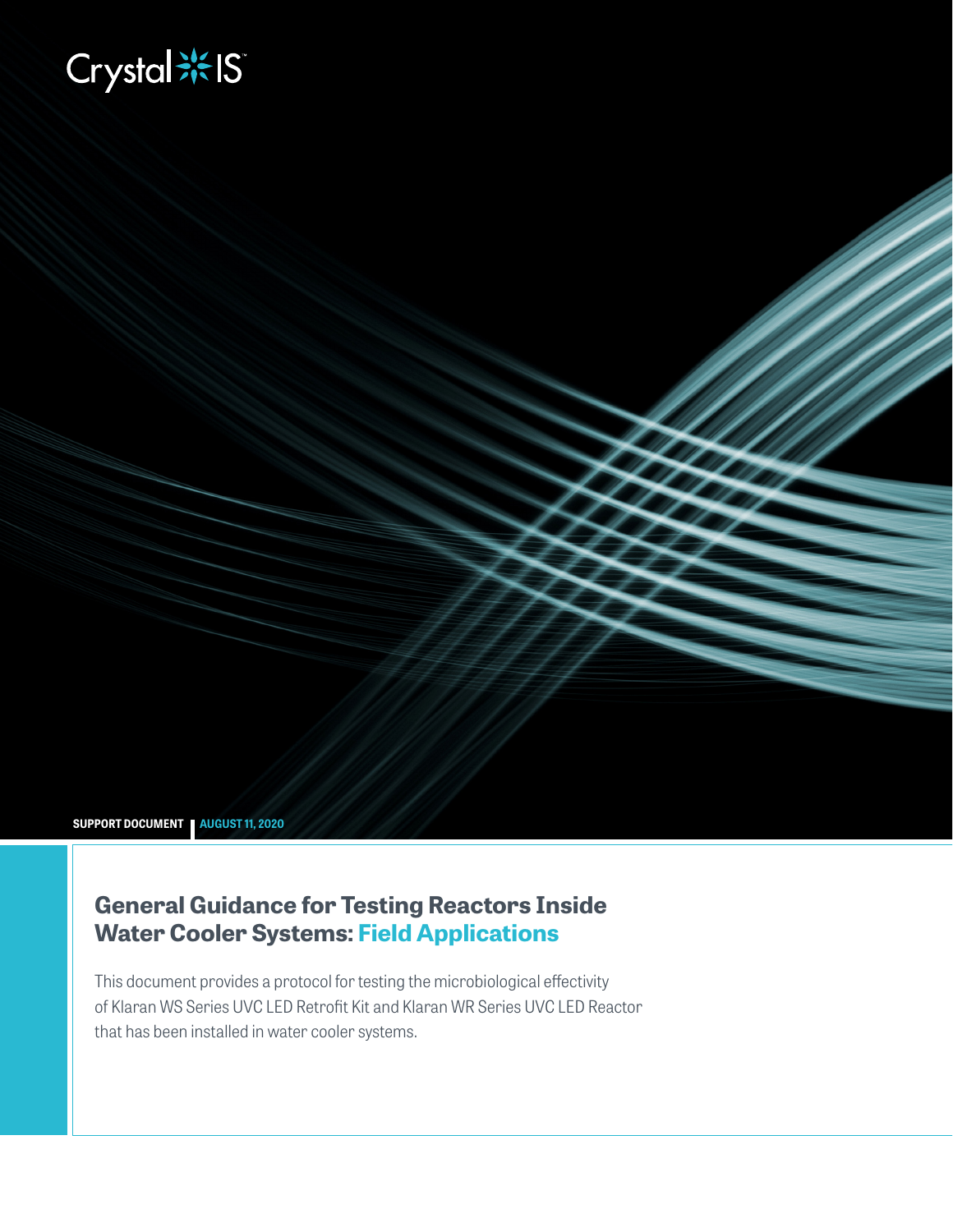#### **Disinfecting the Water Cooler System**

**1** Disinfect cooler with six to seven percent hydrogen peroxide (H<sub>2</sub>O<sub>2</sub>). Let it sit for 10 minutes and then rinse thoroughly with clean water.

**2** The rinse water should be cultured to ensure it is not a source of contamination.

**3** Connect the disinfected cooler to a water line.

### **Sampling Water from Water Cooler System for Microbial Tests**

**1** Take sample from all fittings (connectors, valves, etc.) and pump mechanism; culture the samples as a quality control for microbial contamination.

**2** To minimize cross contamination when collecting water cooler system samples, obtain samples from longest paths first (e.g. Carbonated then chilled then ambient).

**3** Flush with test water first when changing to a different pathway (e.g. when changing from sampling carbonated to chilled) to minimize carryover effect. Timing is important and you must understand the capacity of the tank and the pathway length to calculate volume and determine the timing between flushing and taking samples.

**4** Obtain controls from the tank. If sampling for Pseudomonas, sampling and processing should preferably be done in the dark to contain photolyase activity (self-healing induced by visible light).

**5** Process samples and incubate as required. Processing of samples is guideline and protocol specific. For instance, for EU, refer to EU guidelines (Council directive 98/83/EC) when sampling for Pseudomonas, Enterococcus, Coliforms. E. coli and HPC at 22°C and 37°C (three to seven days of incubation).

**6** Record the results and analyze to confirm if the drinking water is within the standards (refer to local or regional standards).

*Note: If transporting microbiology samples to an outside lab or from the field, please transport on ice. Refer to protocols, microbiological SOPs or regulatory standards for recommended media used for target microorganism, sample processing details, incubation temperature and duration.* 

**As a plug-and-play unit, the Klaran WS Series UVC LED Retrofit Kit offers the possibility to easily perform UV-off sampling in addition to UV-on sampling by disconnecting the reactor from its power supply. Please reach out to your local Crystal IS Application Engineer for more details and additional UV-off sampling protocol recommendations.**

**FOR ADDITIONAL QUESTIONS ABOUT TESTING, PLEASE CONTACT SUPPORT@CISUVC.COM.**